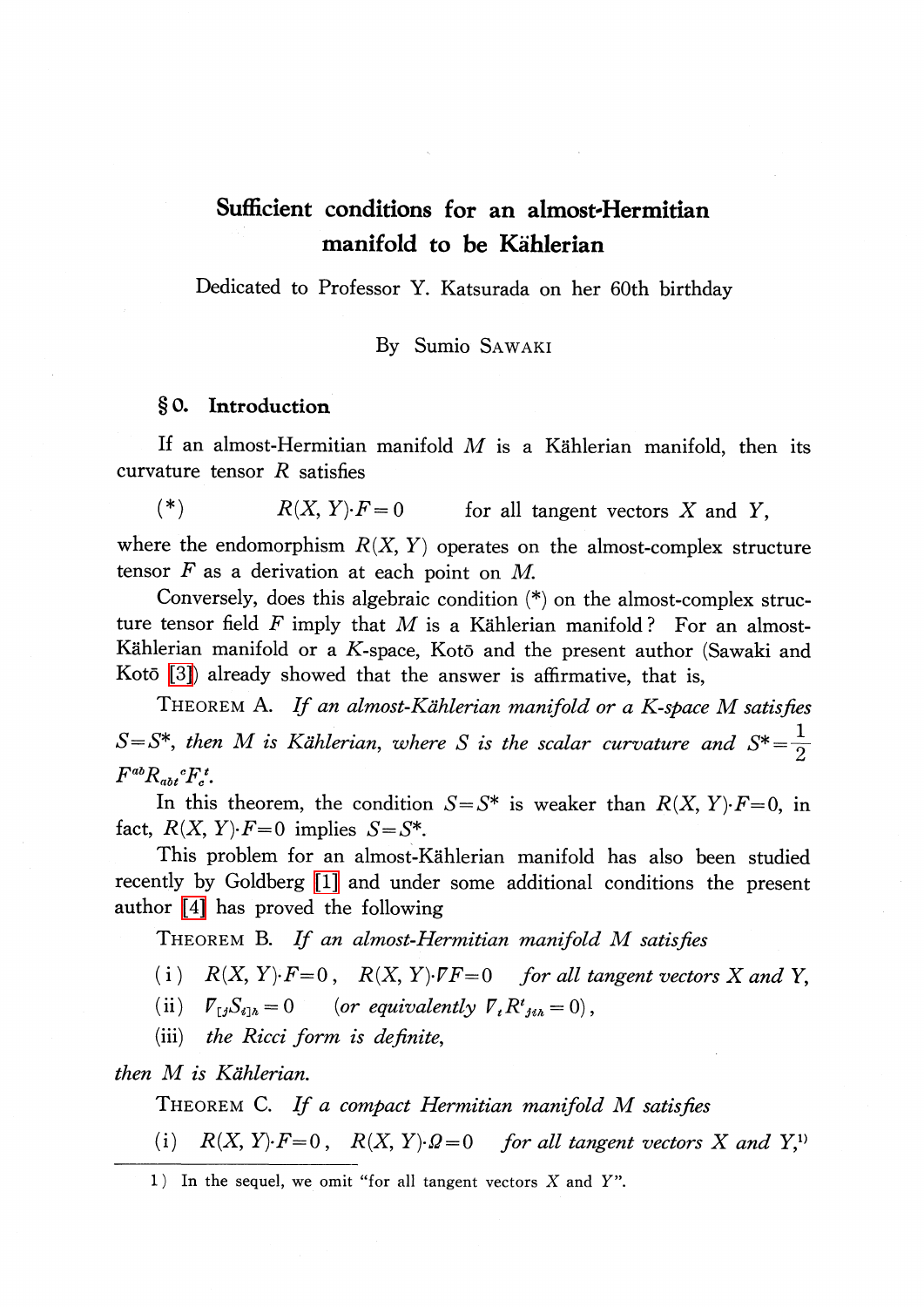#### $(ii)$  the Ricci form is definite,

then M is Kählerian, where  $\Omega$  is the exterior derivative of the 2-form  $F_{ji}dx^{j}\wedge dx^{i}$ .

The purpose of the present paper is to obtain other conditions for an almost-Hermitian manifold to be Kählerian. In  $\S 1$  we shall give some definitions and a proposition about the purity and hybridity of tensors. In \S 2 we shall prepare some lemmas for later use. The main results in an almost-Hermitian manifold and an \*O-space will be stated in  $\$ 3$  and  $\$ 4$ respectively. Particularly, in § 3 we shall give an affirmative answer to the above question in the case where  $M$  is a locally symmetric and irreducible almost-Hermitian manifold [\(Corollary](#page-4-0) 1).

#### \S 1. Prelimiuaries

Let  $M$  be a 2*n*-dim. almost-Hermitian manifold with local coordinates  $\{x^i\}$  and the structure  $(F_{j}^{i}, g_{ji})$ . Then by definition we have

- (1. 1)  $F_{j}^{*}F_{t}^{*}=-\delta_{j}^{*},$
- $g_{ab}F_{j}^{a}F_{i}^{c}=g_{ji},$
- (1. 3)  $F_{ji}=-F_{ij}$

where  $F_{ji}=F_{j}^{t}g_{ti}$ .

If an almost-Hermitian manifold  $M$  satisfies

(1.4) 
$$
Q_{jih} = V_j F_{ih} + V_i F_{hj} + V_h F_{ji} = 0,
$$

where  $\mathcal{F}_{f}$  denotes the operator of covariant derivative with respect to the Riemannian connection, then it is called an almost-Kählerian manifold and if it satisfies

$$
\mathcal{V}_j F_{ih} + \mathcal{V}_i F_{jh} = 0 \,,
$$

then it is called K-space (or Tachibana space or nearly Kähler manifold). Moreover, an almost-Hermitian manifold is called a Hermitian manifold if it satisfies  $N_{ji}^{h}=0$  where  $N_{ji}^{h}$  is the Nijenhuis tensor, that is,

$$
N_{ji}^{\ \ n} = F_j^{\ \iota}(\partial_{t} F_i^{\ \ n} - \partial_{t} F_i^{\ \ n}) - F_i^{\ \iota}(\partial_{t} F_j^{\ \ n} - \partial_{j} F_i^{\ \ n})
$$

and an almost-Kählerian manifold satisfying  $N_{j}^{h}=0$  is called a Kählerian manifold.

Now, in an almost-Hermitian manifold, we define the following operators  $[6]$ ,

$$
O_{ih}^{mt} = \frac{1}{2} (\delta_i^m \delta_i^t - F_i^m F_i^t), \qquad ^*O_{ih}^{mt} = \frac{1}{2} (\delta_i^m \delta_i^t + F_i^m F_i^t).
$$

$$
\overline{\mathbf{22}}
$$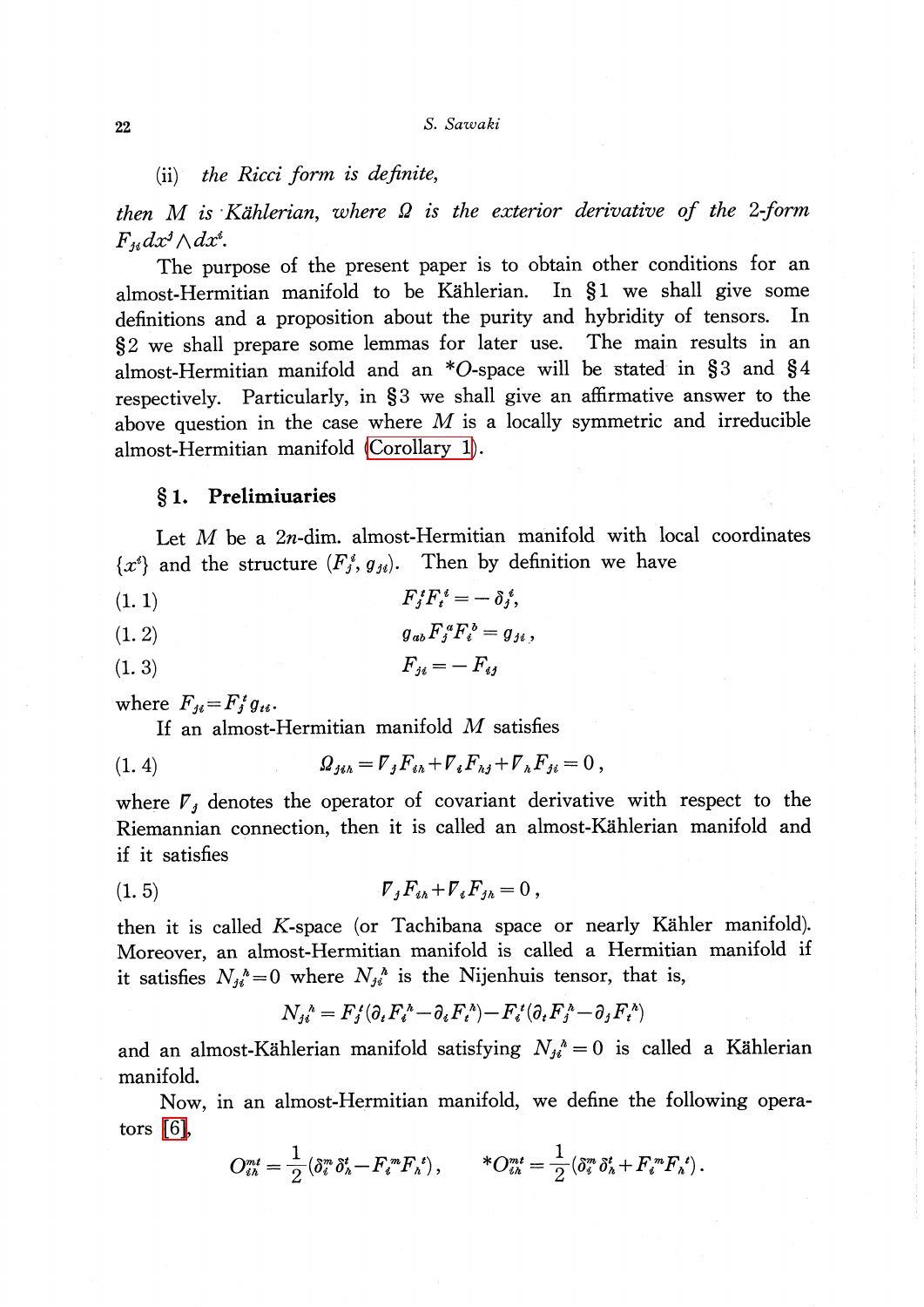A general tensor  $T_{ji}^{h} (resp. T_{j}^{i} )$ , for example, is said to be *pure* in j, i, if it satisfies  $*O_{j\delta}^{ab}T_{ab}^{h}=0$  (resp.  $*O_{j\delta}^{ai}T_{ab}^{h}=0$ ) and  $T_{j\delta}^{h} (resp. T_{j\delta}^{i} )$  is said to be hybrid in j, i, if it satisfies  $O_{ji}^{ab}T_{ab}^{h}=0$  (resp.  $O_{jb}^{ai}T_{ab}^{b}=0$ ).

Then, an almost-Hermitian manifold satisfying

$$
(1.6) \t\t\t\t\t^*O_{ji}^{ab}\mathcal{F}_aF_{ba} = 0
$$

is called an  $*O$ -space and it is well known that almost-Kählerian manifold and K-space are both  $*O$ -spaces.<sup>2)</sup>

We can easily verify the following

<span id="page-2-0"></span>**PROPOSITION** 

(1) If  $T_{j}$ <sup>{d}</sup> is pure (resp. hybrid) in j, i, then

$$
F_t^{\,i}T_{j\hbar}^{\,i} = F_j^{\,i}T_{\,i\hbar}^{\,i} \qquad (resp. \quad F_t^{\,i}T_{j\hbar}^{\,i} = -F_j^{\,i}T_{\,i\hbar}^{\,i}).
$$

If  $T_{ji}^{h}$  is pure (resp. hybrid) in j, i then

$$
F_j^{\ t} T_{t_i^{\ b}} = F_i^{\ t} T_{jt}^{\ b} \qquad (resp. \quad F_j^{\ t} T_{ti}^{\ b} = - F_i^{\ t} T_{jt}^{\ b}).
$$

(2) Let  $T_{ji}^{h}$  be pure in j, i. If  $S_{jk}^{i}$  is pure (resp. hybrid) in j, i, then  $T_{jk}^{h}$  $S_{ik}^{r}$  is pure (resp. hybrid) in j,i.

(3) If  $T_{ji}^{h}$  is pure in j, i and  $S_{k}^{j}$  is hybrid in j, i, then

$$
T_{ji}^{\ \ k} S_k^{ji} = 0 \ .
$$

(4) In an almost-Hermitian manifold,  $\nabla_{j}F_{ih}$  or  $\nabla_{j}F^{ih}$  is pure in i, h.

(5) In an almost-Hermitian manifold,  $R(X, Y) \cdot F=0$  means that  $R_{a b i}^{i}$  is pure in j, i and hybrid in a, b.

### $\S 2.$  Lemmas

In this section, we shall prove some lemmas for later use. The following lemma is well known.

LEMMA 2.1. (Yano and Mogi [5]) In order that an almost-Hermitian manifold be Kählerian, it is necessary and sufficient that  $V_{j}F_{ih}=0$ .

<span id="page-2-1"></span>LEMMA 2. 2. In an almost-Hermitian manifold,  $^*O_{ji}^{ab}\mathcal{F}_{a}F_{ba}=0$  is equivalent to  ${}^*\mathcal{O}_{ji}^{ab}\mathcal{Q}_{abh}=0.$ 

Proof. If  $^*O_{ji}^{ab}\mathcal{F}_aF_{bh}=0$ , then by [Proposition](#page-2-0) (4), we have  $^*O_{ji}^{ab}\Omega_{abi}=0$ . Conversely, when

$$
\mathbf{\nabla}_j \mathbf{F}_{i h} + \mathbf{\nabla}_i \mathbf{F}_{h j} + \mathbf{\nabla}_h \mathbf{F}_{j i} + \mathbf{F}_j^a \mathbf{F}_i^b (\mathbf{\nabla}_a \mathbf{F}_{b h} + \mathbf{\nabla}_b \mathbf{F}_{h a} + \mathbf{\nabla}_h \mathbf{F}_{a b}) = 0
$$

or by [Proposition](#page-2-0) (4),

<sup>2)</sup> For example, see S. Sawaki [\[2\].](#page-8-4)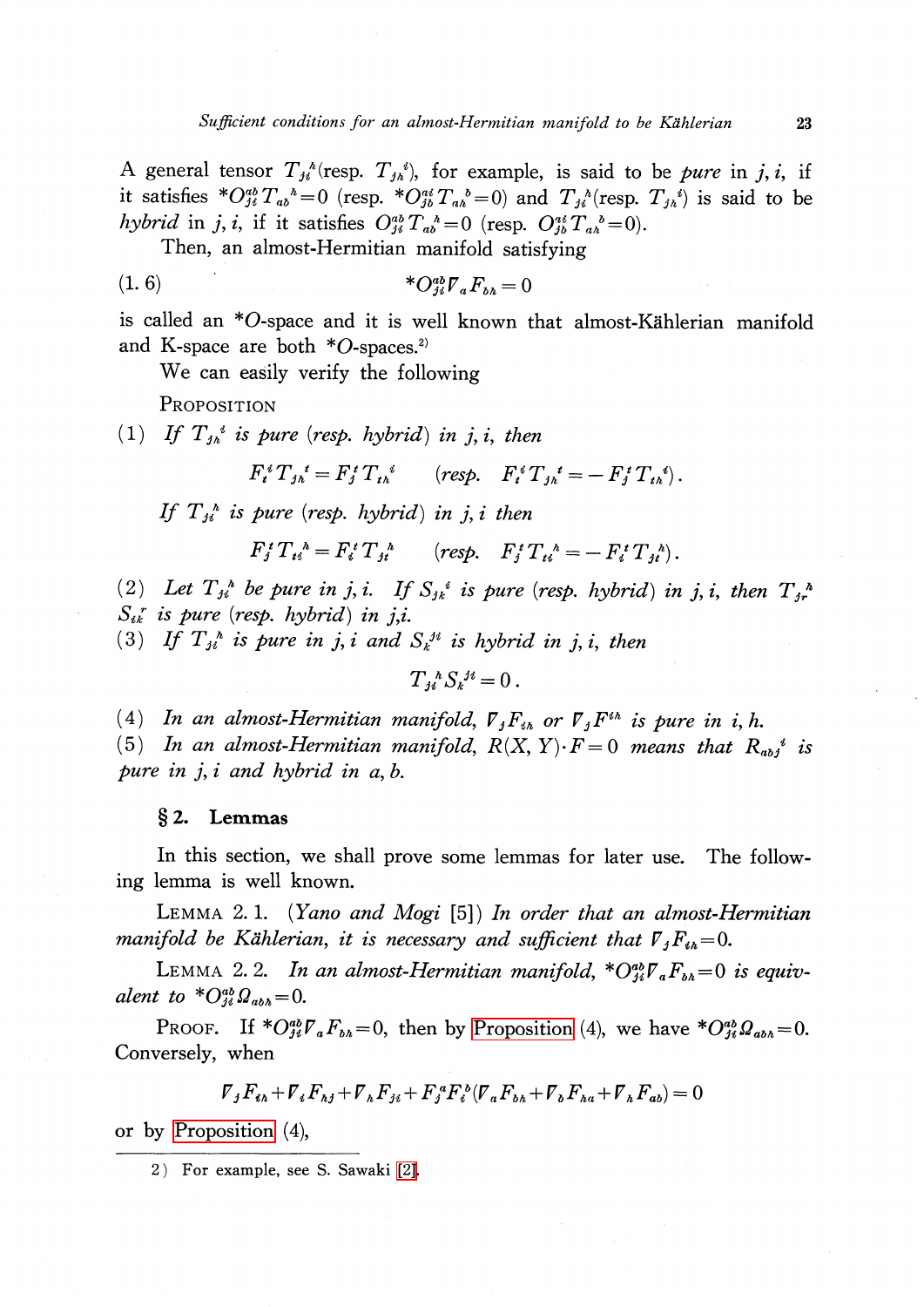S. Sawaki

(2. 1) 
$$
\nabla_j F_{ih} + F_j^a F_i^b \nabla_a F_{bh} = \nabla_i F_{jh} + F_j^a F_i^b \nabla_b F_{ah} ,
$$

if we put

$$
T_{jih} = \overline{V}_j F_{ih} + F_j^a F_i^b \overline{V}_a F_{bh} ,
$$

then (2.1) shows that  $T_{jih}$  is symmetric in j, i. But, since  $T_{jih}$  is skewsymmetric in i, h, we obtain  $T_{jik}=0$ , that is,  $*O_{ji}^{ab}\mathcal{F}_{a}F_{ba}=0$ .

<span id="page-3-0"></span>LEMMA 2.3. In an almost-Hermitian manifold M satisfying  $R(X, Y)$ .  $F=0, \nabla_{Z}R(X, Y)\cdot F=0$  is equivalent to  $R(X, Y)\cdot\Gamma_{Z}F=0$ .

PROOF. Since  $(1, 1)$  type tensor  $R(X, Y)$  or F operates as a derivation on the tensor algebra of the tangent space  $T_{x}(M)$  at each point  $x\in M$ ,  $R(X, Y) \cdot F = 0$  is equivalent to  $[R(X, Y), F] = 0$  where  $[A, B]$  means  $AB$ -BA for  $(1.1)$  type tensors A and B.

Thus, lemma follows from the identity :

$$
\mathcal{F}_z[R(X, Y), F] = [\mathcal{F}_z R(X, Y), F] + [R(\mathcal{F}_z X, Y), F] + [R(X, \mathcal{F}_z Y), F] + [R(X, Y), \mathcal{F}_z F].
$$

<span id="page-3-1"></span>LEMMA 2.4. In an almost-Hermitian manifold M,  $R(X, Y)\cdot\mathbb{F}_{W}\mathbb{F}_{Z}F=0$ implies  $R(X, Y) \cdot F = 0$ .

PROOF. From  $R(X, Y)\cdot\overline{V}_{w}\overline{V}_{z}F=0$ , we have

(2. 2) 
$$
R_{ab}{}^s \nabla_c \nabla_d F_{st} + R_{ab}{}^s \nabla_c \nabla_d F_{js} = 0.
$$

Transvecting  $(2.2)$  with  $F^{ji}$ , we have

$$
2R_{abj}{}^sF^{ji}V_cV_dF_{si}=0
$$

or

again transvecting with  $g^{ac}g^{bd}$ , then this equation turns out to be

$$
F^{ji}R^{ab}{}_j^s(\overline{V}_a\overline{V}_bF_{si}-\overline{V}_b\overline{V}_aF_{si})=0\ ,
$$

where 
$$
F^{j_i} = g^{aj}g^{bi}F_{ab}, \qquad R^{ab}{}_{j}{}^{s} = g^{ac}g^{bd}R_{cdj}{}^{s} \quad \text{etc.}.
$$

Thus, by Ricci identity, we have

$$
F^{ji}R^{ab}{}_{j}{}^{s}(R_{abs}{}^{t}F_{ti}+R_{ab}{}_{i}{}^{t}F_{st})=0
$$

or

$$
R^{abj}_{s}(R_{abjs} + F_j^s F_i^s R_{abi}^t) = 0
$$

or  $\frac{1}{2}(R_{abj}^{s}+F_{j}^{s}F_{t}^{s}R_{abj}^{t})(R^{abj}_{s}+F_{c}^{j}F_{s}^{d}R^{abc}_{d})=0$ 

from which it follows that

$$
\boldsymbol{24}
$$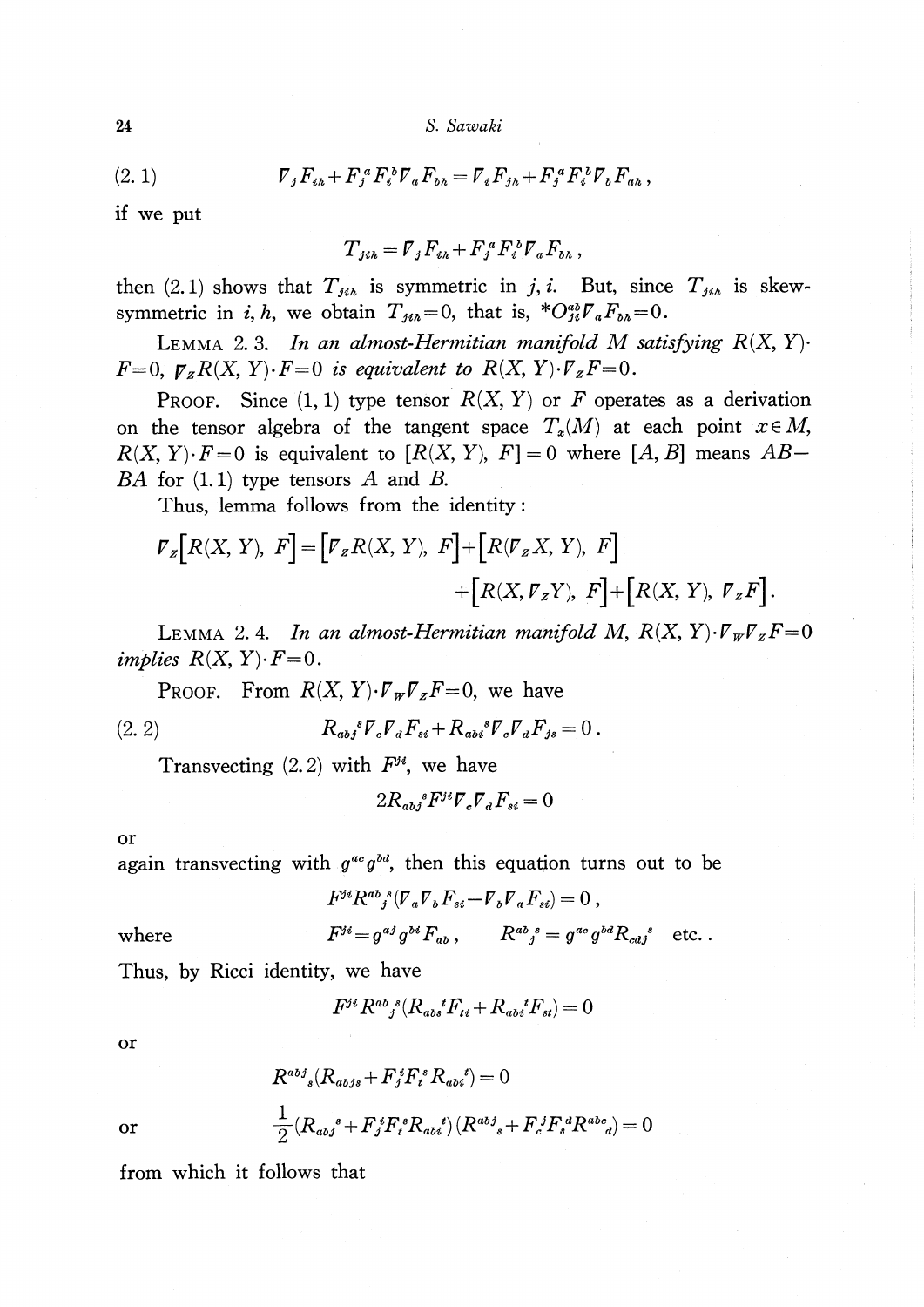$$
R_{abj}^{\quad s} + F_j^{\,s} F_i^{\,s} R_{abi}^{\quad t} = 0 \ ,
$$

that is,  $R(X, Y) \cdot F = 0$ , by virtue of [Proposition](#page-2-0) (5).

## \S 3. Theorems in an almost-Hermitian manifold

THEOREM 3. 1. If an almost-Hermitian manifold M satisfies

(i)  $R(X, Y)\cdot F=0, \qquad \overline{V}_{z}R(X, Y)\cdot F=0,$ 

(ii) the rank of the Ricci form is maximum,

then  $M$  is Kählerian.

PROOF. By Lemma 2.3, from (i) we have 
$$
R(X, Y) \cdot \mathbb{F}_z F = 0
$$
, that is,  
(3. 1) 
$$
R_{abj}{}^s \mathbb{F}_m F_{st} + R_{abi}{}^s \mathbb{F}_m F_{js} = 0
$$

or transvecting  $(3.1)$  with  $g^{bj}$ , we have

(3. 2) 
$$
S^{as}\nabla_m F_{st} + R^{ab}_{\ \ i}{}^s\nabla_m F_{bs} = 0.
$$

On the other hand, making use of the first Bianchi identity, we have

$$
R^{ab}_{\quad i}{}^s \overline{V}_m F_{bs} = \frac{1}{2} (R^{ab}_{i}{}^s - R^{as}_{i}{}^b) \overline{V}_m F_{bs}
$$

$$
= -\frac{1}{2} R^{a}_{i}{}^{sb} \overline{V}_m F_{bs} .
$$

But, by the assumption  $R(X, Y) \cdot F = 0$ ,  $R_{i}^{a}$  is hybrid in s, b and by [Proposition](#page-2-0) (4),  $\nabla_{m}F_{bs}$  is pure in b, s and therefore the last term vanishes, by virtue of [Proposition](#page-2-0) (3).

Thus, from  $(3.2)$ , we have

$$
S^{as}\overline{V}_mF_{si}=0.
$$

Consequently, by the assumption (ii), we have  $\mathcal{F}_{m}F_{s} = 0$  which shows that M is Kählerian, by virture of Lemma  $(2.1)$ .

Since a locally symmetric and irreducible almost-Hermitian manifold is an Einstein manifold, we have the following

<span id="page-4-0"></span>COROLLARY 1. If <sup>a</sup> locally symmetric and irreducible almost-Hermitian manifold M with  $S\neq 0$  satisfies  $R(X, Y)\cdot F=0$ , then M is Kählerian.

COROLLARY 2. If an almost-Hermitian manifold  $M$  satisfies

- (i)  $R(X, Y)\cdot\overline{V}_{Z}F=0$ ,  $R(X, Y)\cdot\overline{V}_{W}\overline{V}_{Z}F=0$ ,
- (ii) the rank of the Ricci form is maximum,

then  $M$  is Kählerian.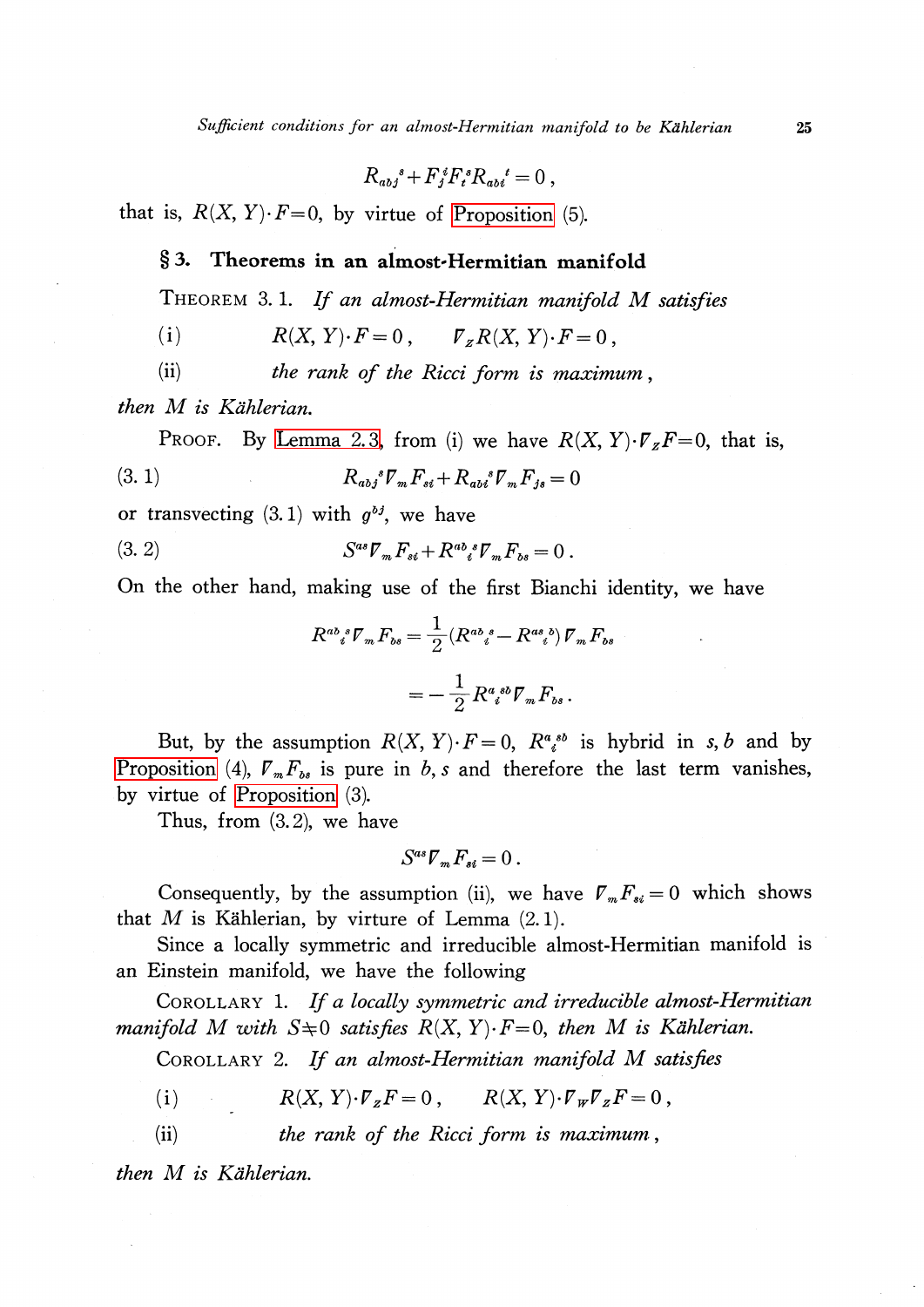26 S. Sawaki

PROOF. This follows directly from [Lemma](#page-3-1) 2.4 and Theorem 3.1.

 $\S 4.$  Theorems in an \*O-space

THEOREM 4.1. If an  $*O$ -space M satisfies

(i)  $R(X, Y) \cdot F=0$ ,  $R(X, Y) \cdot \Omega=0$ ,

(ii) the rank of the Ricci form is maximum,

then  $M$  is Kählerian.

PROOF. From  $R(X, Y) \cdot Q = 0$ , we have

$$
R_{abj}{}^s\Omega_{sib} + R_{ab}{}^s\Omega_{jsb} + R_{ab}{}^s\Omega_{jis} = 0.
$$

Transvecting this equation with  $g^{bj}$ , we have

$$
(4. 1) \tS^{as} \Omega_{s\delta h} + R^{ab}{}_{i}^{s} \Omega_{bs h} + R^{ab}{}_{h}^{s} \Omega_{b\delta s} = 0
$$

Now, the second term of the left hand side of (4.1), by the first Bianchi dentity, can be written as

$$
R^{ab}_{i}{}^{s}\Omega_{bsh} = \frac{1}{2} (R^{ab}_{i}{}^{s} - R^{as}_{i}{}^{b}) \Omega_{bsh}
$$

$$
= -\frac{1}{2} R^{a}_{i}{}^{sb} \Omega_{bsh}
$$

and this last term vanishes by virtue of [Proposition](#page-2-0) (3), because by the assumption  $R(X, Y) \cdot F=0$ ,  $R_{i}^{a}$  is hybrid in s, b, and by [Lemma](#page-2-1) 2.2,  $\Omega_{bsh}$ is pure in  $s, b$ . Similarly, the third term of  $(4.1)$  also vanishes.

Thus, (4. 1) becomes

$$
S^{as}\varOmega_{si}{}_{\hskip-0.7ex{\scriptscriptstyle h}}=0
$$

from which it follows that  $\Omega_{sih}=0$ , by virtue of (ii), that is, M is an almost-Kählerian manifold and therefore Theorem  $A$  proves the theorem.

THEOREM 4.2. In an  $*O$ -space M satisfies

(i)  $R(X, Y) \cdot F = 0$ ,  $R(X, Y) \cdot N = 0$ ,

(ii)  $\mathbf{\nabla}_{\mathbf{I}j}\mathbf{S}_{i\mathbf{I}h}=0$  (or equivalently  $\mathbf{\nabla}^{t}R_{tjih}=0$ ),

 $(iii)$  the Ricci form is definite,

then  $M$  is Kählerian.

PROOF. First we note that in an  $*O$ -space the Nijenhuis tensor can be written as

$$
N_{jih} = 2F_j^{\prime}(V_{\iota}F_{ih} - V_{\iota}F_{ih}).
$$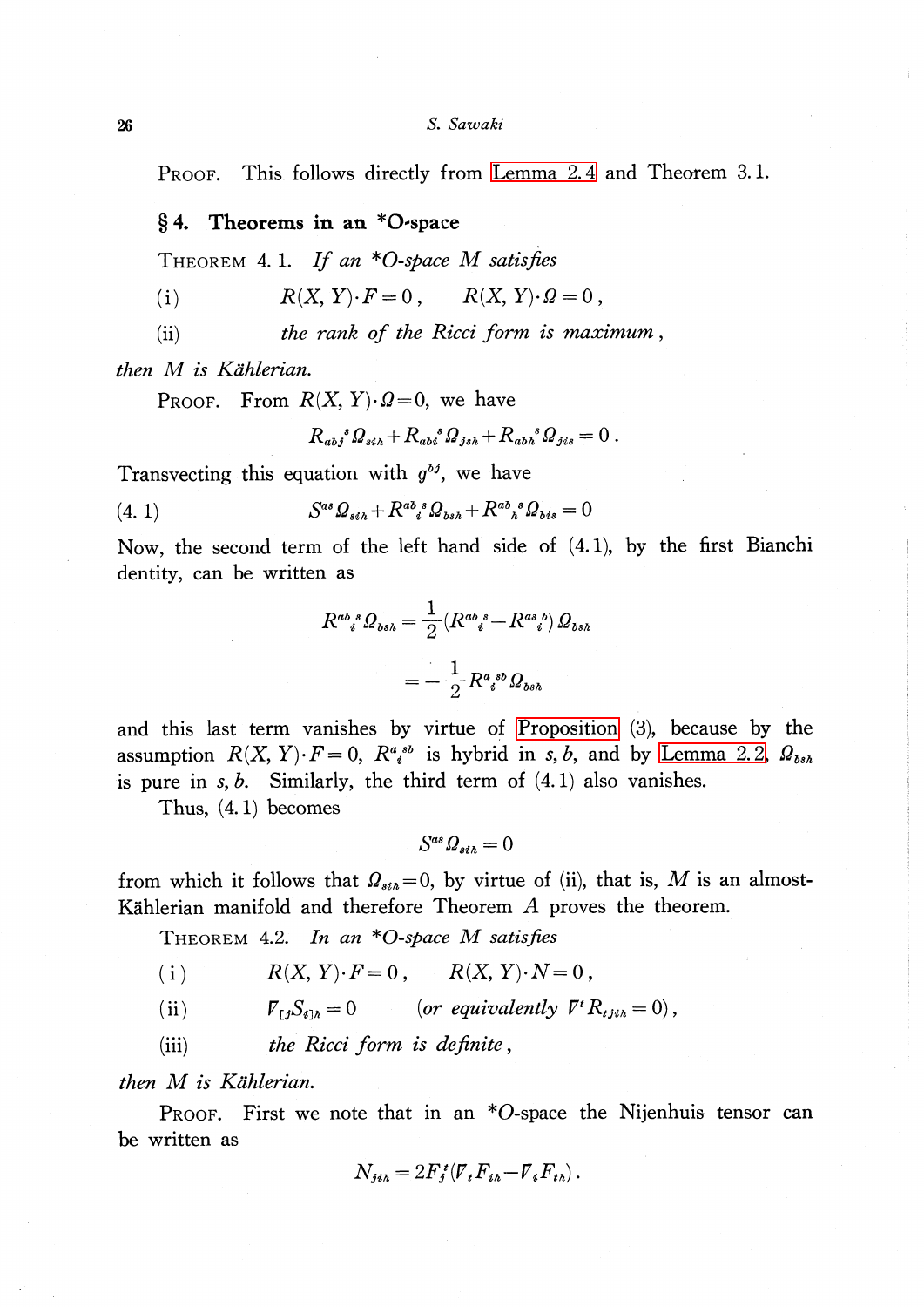Hence, making use of the assumption  $R(X, Y)\cdot F=0$ , from  $R(X, Y)\cdot N=0$ , we have

$$
2F_j^{\,t}\Big[\nabla_a \nabla_b (\nabla_t F_{\mathbf{t}h} - \nabla_{\mathbf{t}} F_{\mathbf{t}h}) - \nabla_b \nabla_a (\nabla_t F_{\mathbf{t}h} - \nabla_{\mathbf{t}} F_{\mathbf{t}h})\Big] = 0.
$$

Transvecting this equation with  $\frac{1}{2}F_{k}^{j}$  and using Ricci identity, we have  $R_{abk}^{s}(\mathcal{F}_{s}F_{ih}-\mathcal{F}_{i}F_{sh})+R_{abk}^{s}(\mathcal{F}_{k}F_{sh}-\mathcal{F}_{s}F_{kh})+R_{abk}^{s}(\mathcal{F}_{k}F_{is}-\mathcal{F}_{i}F_{ks})=0$  . Multiplying  $(4.2)$  by  $g^{bk}(\mathbf{F}^{a}F^{ih}-\mathbf{F}^{i}F^{ak})$ , we have

(4. 3)  
\n
$$
S^{as}(\mathcal{F}_s F_{\epsilon h} - \mathcal{F}_\epsilon F_{s h})(\mathcal{F}_a F^{i h} - \mathcal{F}^i F_a^h)
$$
\n
$$
= -R^{ab}{}_{s}{}^{s}(\mathcal{F}_b F_{s h} - \mathcal{F}_s F_{b h})(\mathcal{F}_a F^{i h} - \mathcal{F}^i F_a^h)
$$
\n
$$
+ R^{ab}{}_{s}{}^{s} \mathcal{F}_\epsilon F_{bs}(\mathcal{F}_a F^{i h} - \mathcal{F}^i F_a^h) + R^{ab h s}(\mathcal{F}_b F_{s s}) \mathcal{F}^i F_{a h}
$$
\n
$$
-R^{ab}{}_{s}{}^{s}(\mathcal{F}_b F_{s s}) \mathcal{F}_a F^{i h}.
$$

We are now going to show that the right hand side of  $(4.3)$  vanishes. Its first term, by the first Bianchi identity, turns out to be

$$
\begin{split} R^{ab}{}_{i}{}^{s}(\mathcal{F}_{b}F_{sh}-\mathcal{F}_{s}F_{bh})\,(\mathcal{F}_{a}F^{ih}-\mathcal{F}^{i}F_{a}{}^{h}) \\ & =\frac{1}{2}(R^{ab}{}_{i}{}^{s}-R^{as}{}_{i}{}^{b})\,(\mathcal{F}_{b}F_{sh}-\mathcal{F}_{s}F_{bh})\,(\mathcal{F}_{a}F^{ih}-\mathcal{F}^{i}F_{a}{}^{h}) \\ & =-\frac{1}{2}\,R^{a}{}_{i}{}^{sb}(\mathcal{F}_{b}F_{sh}-\mathcal{F}_{s}F_{bh})\,(\mathcal{F}_{a}F^{ih}-\mathcal{F}^{i}F_{a}{}^{h}) \end{split}
$$

and therefore, by virtue of [Proposition](#page-2-0) (3), it vanishes, because  $R_{i}^{a}{}_{i}^{ab}$  is hybrid in s, b and  $\nabla_{b}F_{s\lambda}-\nabla_{s}F_{b\lambda}$  is pure in s, b. By the same method, we can see that the second and third terms vanish. For the last term, by the assumption (ii), we have

$$
R^{ab}_{\ \ k}{}^s(\mathcal{F}_b F_{ss})\mathcal{F}_a F^{ih} = \mathcal{F}_a (R^{ab}_{\ \ k} F^{ih}\mathcal{F}_b F_{ss}) - R^{ab}_{\ \ k}{}^s F^{ih}\mathcal{F}_a \mathcal{F}_b F_{ss}.
$$

In the right hand side of this equation, by [Proposition](#page-2-0) (3) we have  $R^{ab}{}_b{}^sF^{ih}\nabla_{b}F_{is}=0$ , because by [Proposition](#page-2-0) (2)  $R^{ab}{}_b{}^sF^{ih}$  is hybrid in s, i and  $\nabla_{b}F_{\omega}$  is pure in i, s. For the last term, since  $R_{\omega}^{ab}$  is skew-symmetric in a, b, and by the assumption  $R(X, Y)\cdot F=0$ ,  $\nabla_{a}\overline{V}_{b}F_{is}$  is symmetric in a, b, it vanishes.

Consequently, (4. 3) becomes

$$
S^{as}(\mathcal{F}_s F_{\mathit{sh}} - \mathcal{F}_s F_{\mathit{sh}}) (\mathcal{F}_a F^{\mathit{sh}} - \mathcal{F}^{\mathit{i}} F_a{}^{\mathit{h}}) = 0
$$

from which it follows that, by the assumption (iii),

$$
\overline{V}_s F_{ih} - \overline{V}_i F_{sh} = 0.
$$

But, since  $\overline{V}_sF_{i\hbar}$  is skew-symmetric in i, h, we have  $\overline{V}_sF_{i\hbar}=0$  which shows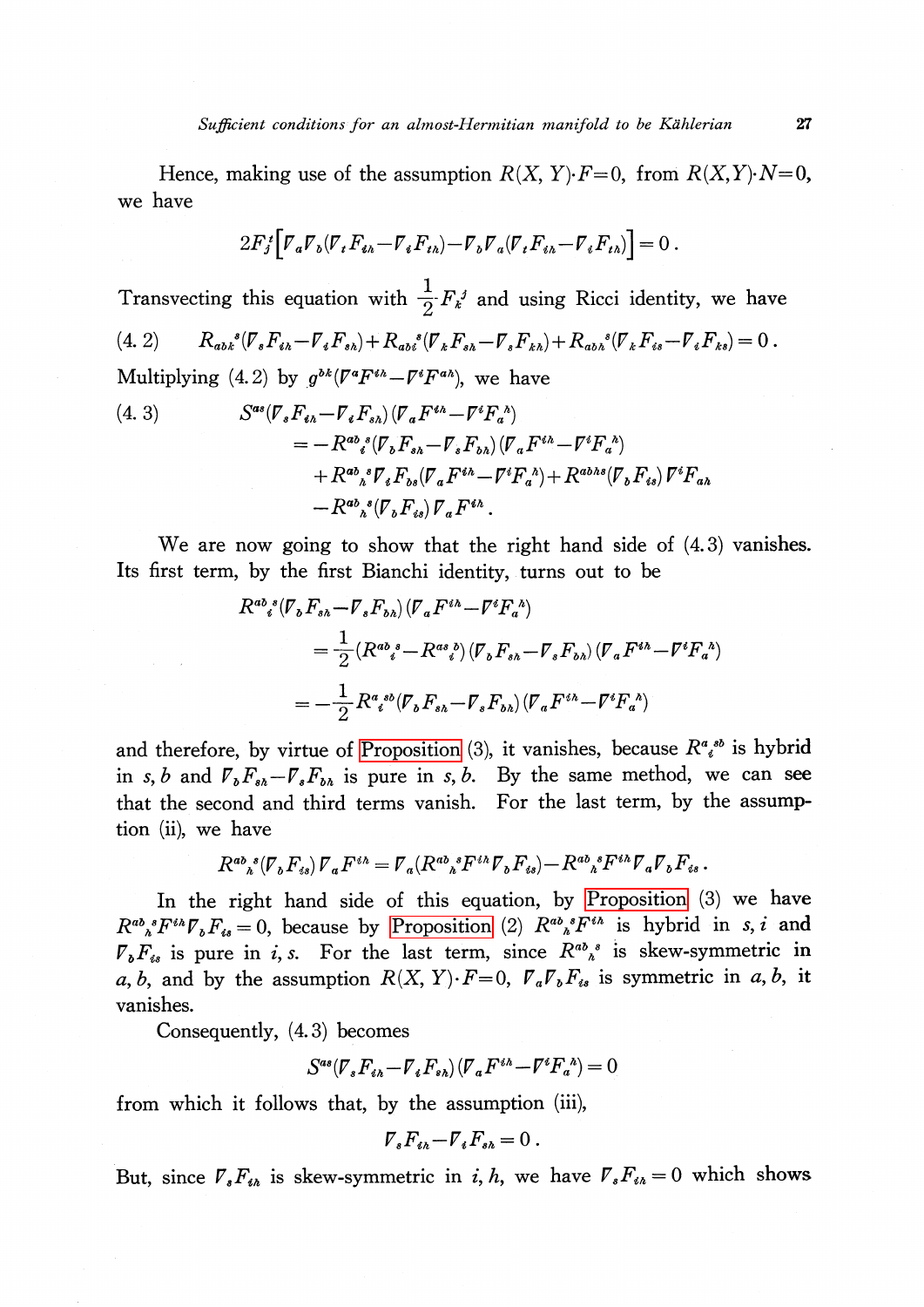that  $M$  is Kählerian.

We conclude this section with the following theorem where the condition  $R(X, Y) \cdot F = 0$  has been removed.

THEOREM 4.3. If a compact almost-Kählerian manifold  $M$  satisfies

$$
(i) \t R(X, Y) \cdot N = 0,
$$

(ii) 
$$
\mathcal{V}_{\mathfrak{t}j} S_{\mathfrak{s}j\mathfrak{h}} = 0 \quad \text{(or equivalently } \mathcal{V}^{\mathfrak{t}} R_{\mathfrak{s}j\mathfrak{s}\mathfrak{h}} = 0),
$$

(iii) the Ricci form is semi-negative definite,

then  $M$  is Kählerian.

PROOF. First we note that in an almost-Kählerian manifold, the Nijenhuis tensor can be written as

$$
N_{ji}^{\ \ k} = 2F_i^{\ k} \nabla^t F_{ji} \ .
$$

Thus, from (i) we have

$$
R_{abs}{}^{\hbar}F_{t}{}^{s}\mathcal{V}^{t}F_{ji} - R_{abj}{}^{s}F_{t}{}^{\hbar}\mathcal{V}^{t}F_{si} - R_{abi}{}^{s}F_{t}{}^{\hbar}\mathcal{V}^{t}F_{js} = 0
$$

or transvecting this equation with  $\delta_{h}^{b}$ ,

$$
(4. 4) \tS_{as}F_i^* \nabla^t F_{j} + R_{a}{}_{j}{}^{s} F_i{}^{h} \nabla^t F_{si} + R_{a}{}_{i}{}^{s} F_i{}^{h} \nabla^t F_{js} = 0.
$$

Again transvecting (4.4) with  $F_{k}{}^{i}\mathcal{F}^{a}F^{jk}$ , we have

(4. 5) 
$$
S_{as} F_t^s (\nabla^t F_{ji}) F_k^s \nabla^a F^{jk} + R_{a h j}^s F_t^h (\nabla^t F_{si}) F_k^s \nabla^a F^{jk} + R_{a h i}^s F_t^h (\nabla^t F_{j s}) F_k^s \nabla^a F^{jk} = 0.
$$

Now, the each term of (4.5), making use of [Proposition](#page-2-0) (1), turns out to be the following

$$
S_{as}F_i^s(\mathcal{V}^iF_{ji}) F_k^s \mathcal{V}^a F^{jk} = S_{as}F_{ti}(\mathcal{V}^s F_j^s) F_k^s \mathcal{V}^a F^{jk} = S_{as}(\mathcal{V}^s F_{jk}) \mathcal{V}^a F^{jk},
$$
  
\n
$$
R_{a h j}^s F_i^a(\mathcal{V}^i F_{si}) F_k^s \mathcal{V}^a F^{jk} = R_{a h j}^s F_{ti}(\mathcal{V}^a F_s^s) F_k^s \mathcal{V}^a F^{jk} = R_{a h j}^s (\mathcal{V}^a F_{sk}) \mathcal{V}^a F^{jk},
$$
  
\n
$$
R_{a h i}^s F_i^a(\mathcal{V}^i F_{js}) F_k^s \mathcal{V}^a F^{jk} = R_{a h i}^s F_{t j}(\mathcal{V}^a F^s) F_k^s \mathcal{V}^a F^{ki} = R_{a h i}^s (\mathcal{V}^a F_{ks}) \mathcal{V}^a F^{ki},
$$

respectively.

Hence, (4. 5) reduces to

(4. 6) 
$$
S_{as}(\mathcal{V}^s F_{jk}) \, \mathcal{V}^a F^{jk} + 2 R_{a h j}{}^s (\mathcal{V}^h F_{sk}) \, \mathcal{V}^a F^{jk} = 0 \, .
$$

Integrating  $(4.6)$  over M and making use of Green's theorem and the assumption (ii), we have

$$
\int_{M} S_{as}(\mathbf{F}^s F_{jk}) \mathbf{F}^a F^{jk} dV - 2 \int_{M} R_{a h j}{}^s (\mathbf{F}^a \mathbf{F}^b F_{sk}) F^{jk} dV = 0
$$

where  $dV$  denotes the volume element of  $M$ , or by Ricci identity